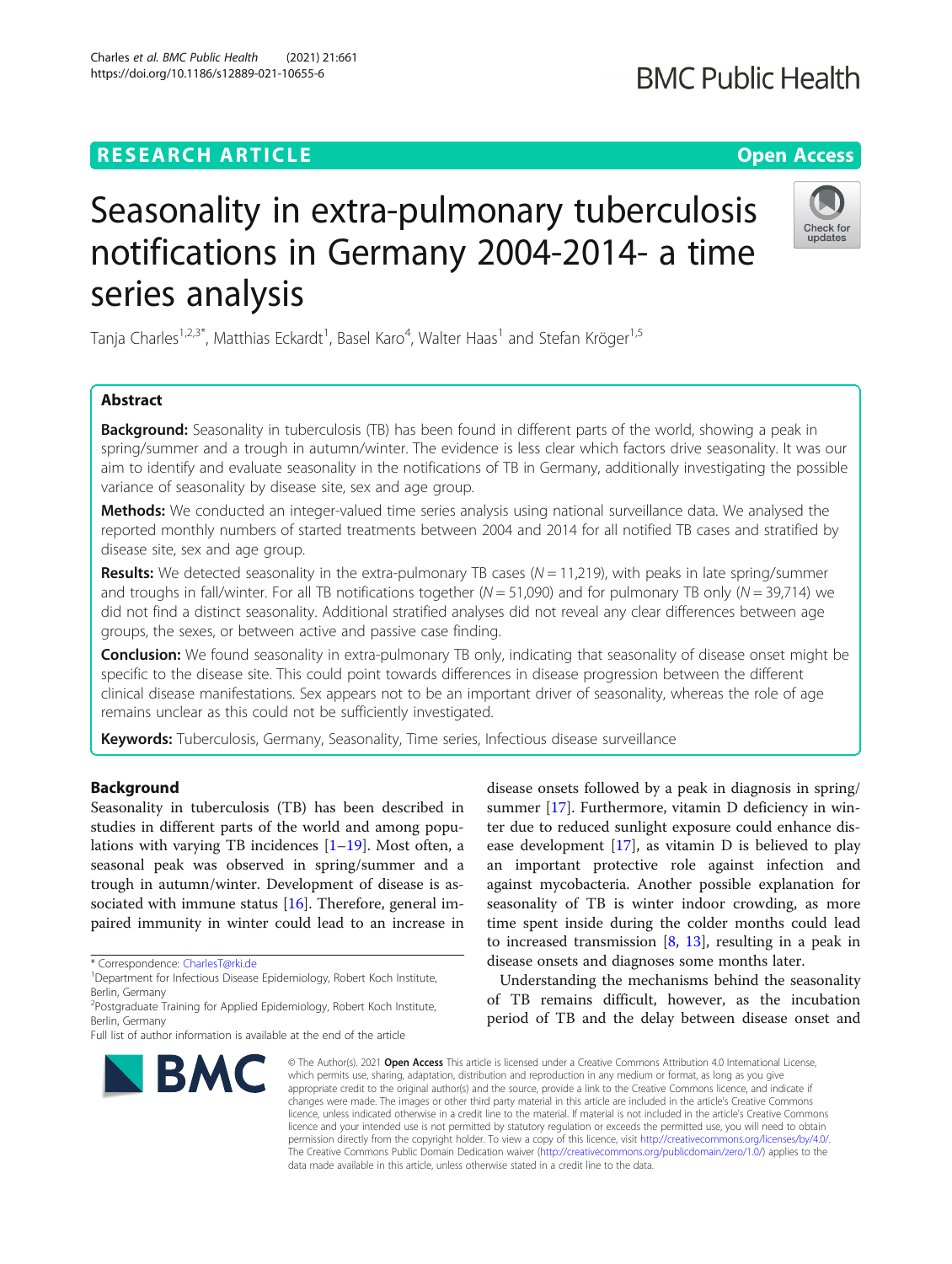diagnosis vary considerably [[20\]](#page-7-0). At least two studies from the Netherlands showed that seasonality of TB varied by disease site: one found a seasonal peak in spring/ summer in extra-pulmonary TB notifications only  $[16]$  $[16]$ , while in another study the seasonality of the extrapulmonary notifications seemed to drive the seasonal pattern found in TB notifications in non-natives [\[17](#page-7-0)]. However, many studies investigating seasonality in TB focus on all types of TB together, or on pulmonary TB only and do not discuss possible differences between extra-pulmonary and pulmonary TB. It could furthermore be expected that seasonality might depend on sex and age, as was found in at least two studies  $[6, 21]$  $[6, 21]$  $[6, 21]$  $[6, 21]$ , possibly due to the impact these factors could have on susceptibility for infection and disease progress [\[22](#page-7-0)–[24\]](#page-7-0).

It was our aim to evaluate if seasonality of TB can be detected in the cases notified in Germany between 2004 and 2014, additionally investigating the possible variance of seasonality by disease site, sex and age group. Germany is a country with a low TB incidence (6.7 per 100,000 population in 2017) [[25\]](#page-7-0). To reach the WHO goal of "pre-elimination" of TB until 2035 (defined as < 1 TB case per 100,000), however, progress on reducing the number of new infections and early detection of active case is needed [[26](#page-7-0)].

## Methods

## Data source

In this study we conducted a time series analysis using national notification data, which was obtained through the national electronic reporting system for surveillance of notifiable infectious diseases (SurvNet, implemented in 2001) [\[27](#page-7-0)] at the Robert Koch Institute, the German national public health institute (date of data extraction: 1st of March 2018). Ethical approval was not required for this study, as the analyses were performed on pseudo-anonymized notification data.

### Study design

We carried out a time series analysis to test our hypothesis that TB notifications show seasonality. In this study we included TB cases notified in Germany meeting the reference case definition (clinically diagnosed disease, clinically−/epidemiologically confirmed disease and clinically−/laboratory confirmed disease) [[25\]](#page-7-0) and with start of treatment between 2004 and 2014. To assess the seasonality we used the month and year of start of treatment as proxy for date of disease onset. We analyzed the data of one decade and did not include data after 2014, as the years 2015 and (to a lesser extent) 2016 were characterized by an unusual high immigration of persons seeking asylum. As many of these came from high TB incidence countries and were diagnosed with active TB at or shortly after entry in the country, TB incidence in

Germany increased markedly [\[25](#page-7-0)]. We assume that such a strong epidemiological change would distort any seasonality in TB notifications.

As several studies found that seasonality varied by disease site [[16,](#page-7-0) [17\]](#page-7-0), we carried out additional time series analyses for pulmonary TB (also further stratified per mode of case finding) and extra-pulmonary TB separately. Further stratification of the extrapulmonary per affected organ was not possible due to the low case numbers in the subgroups. Data were also analyzed separately for the following subgroups: men, women, and age groups 0–14 years, 15–65 years and 66+ years. Other factors that could influence seasonality, such as immunosuppressive conditions, could not be taken into account, as these are not part of the data set.

#### Time series analysis

We analysed the monthly counts based on start of treatment and created integer-valued generalised autoregressive conditional heteroscedasticity (INGARCH) models using the" tscount "package  $[28]$  $[28]$  $[28]$  in R  $[29]$  $[29]$  where the conditional mean of the process is linked to its own previous values, to past observations and to potential covariates [[28\]](#page-7-0). Making use of the well-known general framework of generalized linear model (GLM), the above model allows for a specification of the conditional distribution of the present counts through either poisson or negative binominal distributions using an identity or logarithmic link function [\[28\]](#page-7-0). INGARCH models are a particular type of integer-values time series specifications which have proven to be a sufficient alternative for classical real-valued time series models such as the AR (autoregressive), MA (moving-average) or ARMA (autoregressive–moving-average) specification when having integer-valued outcomes (counts) under study [\[30](#page-7-0)]. Another important class of models for time series with count data, such as INARMA (integer autoregressive moving average) models, makes use of the "thinning operator" to adapt the ARMA recursion to the integervalued case. Compared to these, GLM-based models have the advantage that they describe covariate effects and negative correlations in a straightforward way and that a rich toolkit for this class of models is available [[28\]](#page-7-0). Alternatively, "state space models" for counts can be used in time series analysis, which additionally allow to describe even more flexible data generating processes than GLM models. However, this often involves a more complicated model specification, while GLM-based models allow for predictions in a convenient matter due to their explicit formulation [\[28\]](#page-7-0).

First, we fitted a model for trend. Different distributions for count data were considered and compared using the Akaike information criterion (AIC), the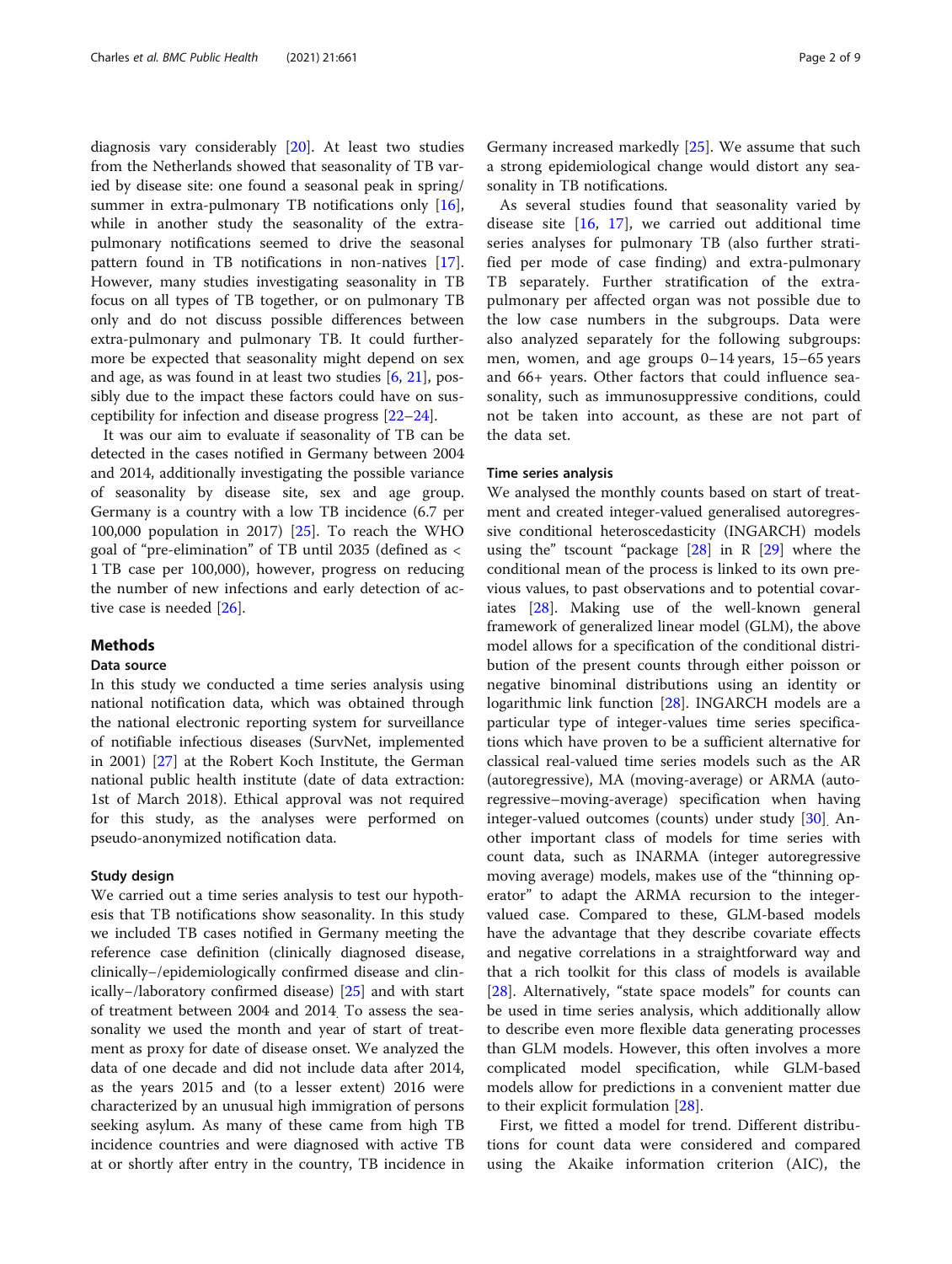probability integral transform (PIT) and the cumulative periodogram of Pearson residuals, all of which indicated a clear preference for a negative binomial model distribution. Next, to investigate potential seasonality, we calculated the ordinary and partial autocorrelation functions (henceforth ACF and PACF) of the residuals aiming to assess whether these showed significant peaks (exceeding the 95% confidence interval) at yearly unit lags and whether a suspension bridge-like pattern, typical in the ACF of seasonal time series [\[16](#page-7-0)], could be identified. As the next step, we implemented the best fitting negative binomial INGARCH model including a seasonal component in the form of the twelfth order autocorrelation coefficient, corresponding to the regression on values of the conditional mean 12 units back in time. We then compared this model to the best fitting non-seasonal model based on AIC differences. The model with seasonal component was regarded to be a better fit when it had an AIC of at least 11 less than the model without seasonal component, as a difference in AIC of about 9–11 gives relatively little support for the model with the higher AIC [\[31](#page-7-0)]. Lastly, when the

results of these analyses were not conclusive, or to confirm a suspected seasonality, we inspected the periodograms of the original time series, to identify important frequencies within the series. In the case of seasonality, we would expect a clear peak in the periodogram at a frequency of 0.0833, corresponding to a cycle of  $1/0:0833 = 12$  months [[32\]](#page-7-0).

## Results

## Study population

The final dataset consisted of 51,090 TB cases (see Fig. 1). Pulmonary TB accounted for most of the cases with 78%  $(N = 39,714)$ , while 22% of the notifications were extrapulmonary TB cases ( $N = 11,219$ ). Most of the pulmonary TB cases ( $N = 29,682, 84\%)$  had been found through passive case finding (diagnosis after a patient presents himself with symptoms to a health worker), while a minority of 5742 pulmonary TB cases (16%) had been found through screening. Of all notified cases,  $75\%$  (N = 38,284) had laboratory confirmation,  $60\%$  ( $N = 30,788$ ) were men and the median age was 48 years. The main demographic and clinical characteristics of the included cases are depicted in Table [1](#page-3-0).

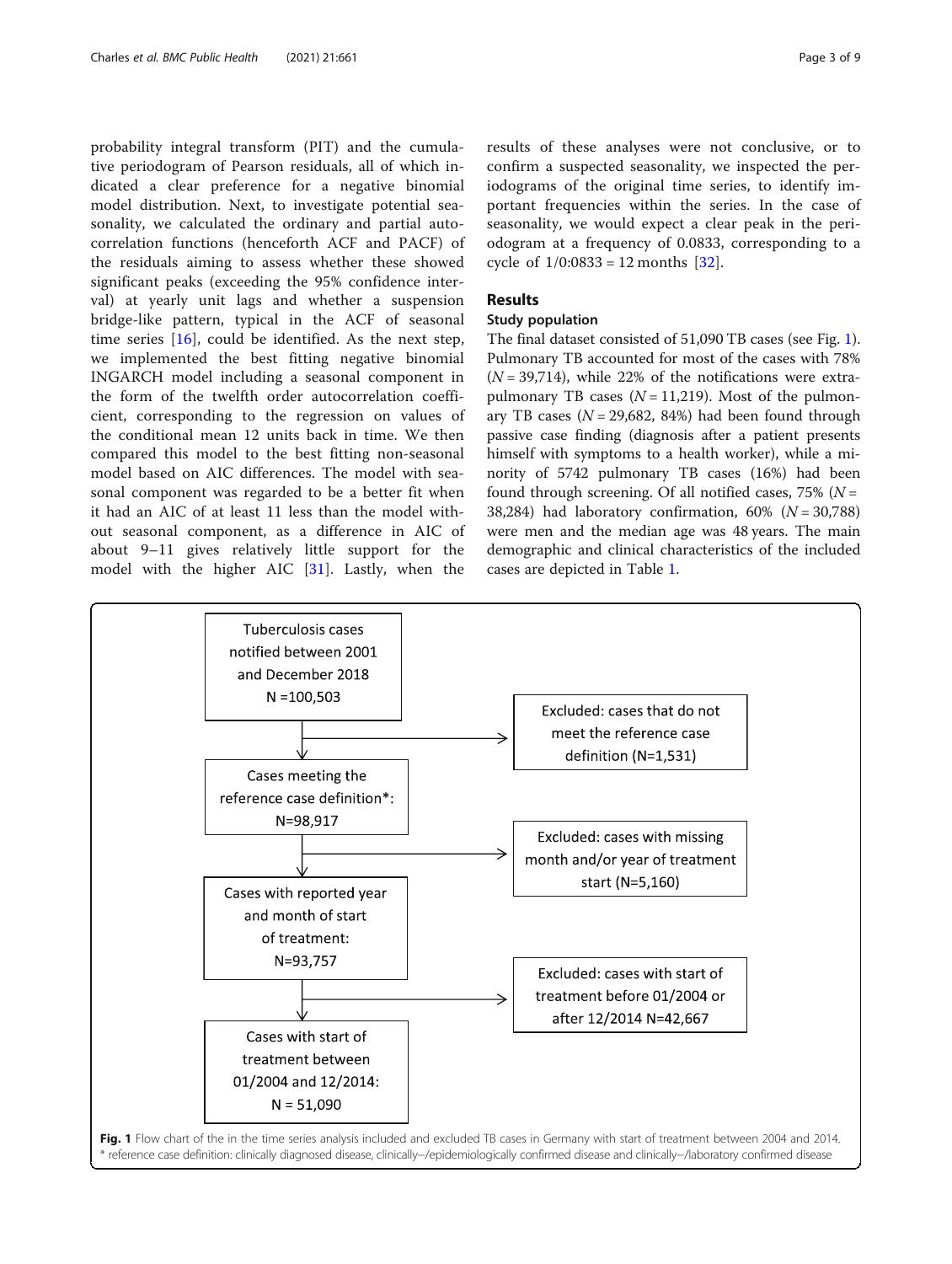| <b>Characteristics</b>                     | Subgroups                               | N      | $\%$           |
|--------------------------------------------|-----------------------------------------|--------|----------------|
| Site of disease $(N = 50,933)$             | Pulmonary TB                            | 39,714 | 78             |
|                                            | Extra-pulmonary TB                      | 11,219 | 22             |
| Case finding (pulmonary TB) $(N = 35,482)$ | Active case finding (screening)         | 5742   | 16             |
|                                            | Passive case finding                    | 29,682 | 84             |
|                                            | Post-mortem                             | 58     | 0,1            |
| Diagnosis ( $N = 51,090$ )                 | Clinically diagnosed                    | 11,672 | 23             |
|                                            | Clinically-/epidemiologically confirmed | 1134   | $\overline{2}$ |
|                                            | Clinically-/laboratory confirmed        | 38,284 | 75             |
| Sex $(N = 51,009)$                         | Female                                  | 20,221 | 40             |
|                                            | Male                                    | 30,788 | 60             |
| Age (Years) $(N = 51,083)$                 | $0 - 14$                                | 1890   | $\overline{4}$ |
|                                            | $15 - 65$                               | 35,749 | 70             |
|                                            | 66+                                     | 13,444 | 26             |

<span id="page-3-0"></span>Table 1 Main demographic and clinical characteristics of the tuberculosis cases included in time series analysis 2004-2014 in Germany ( $n = 51,090$ )

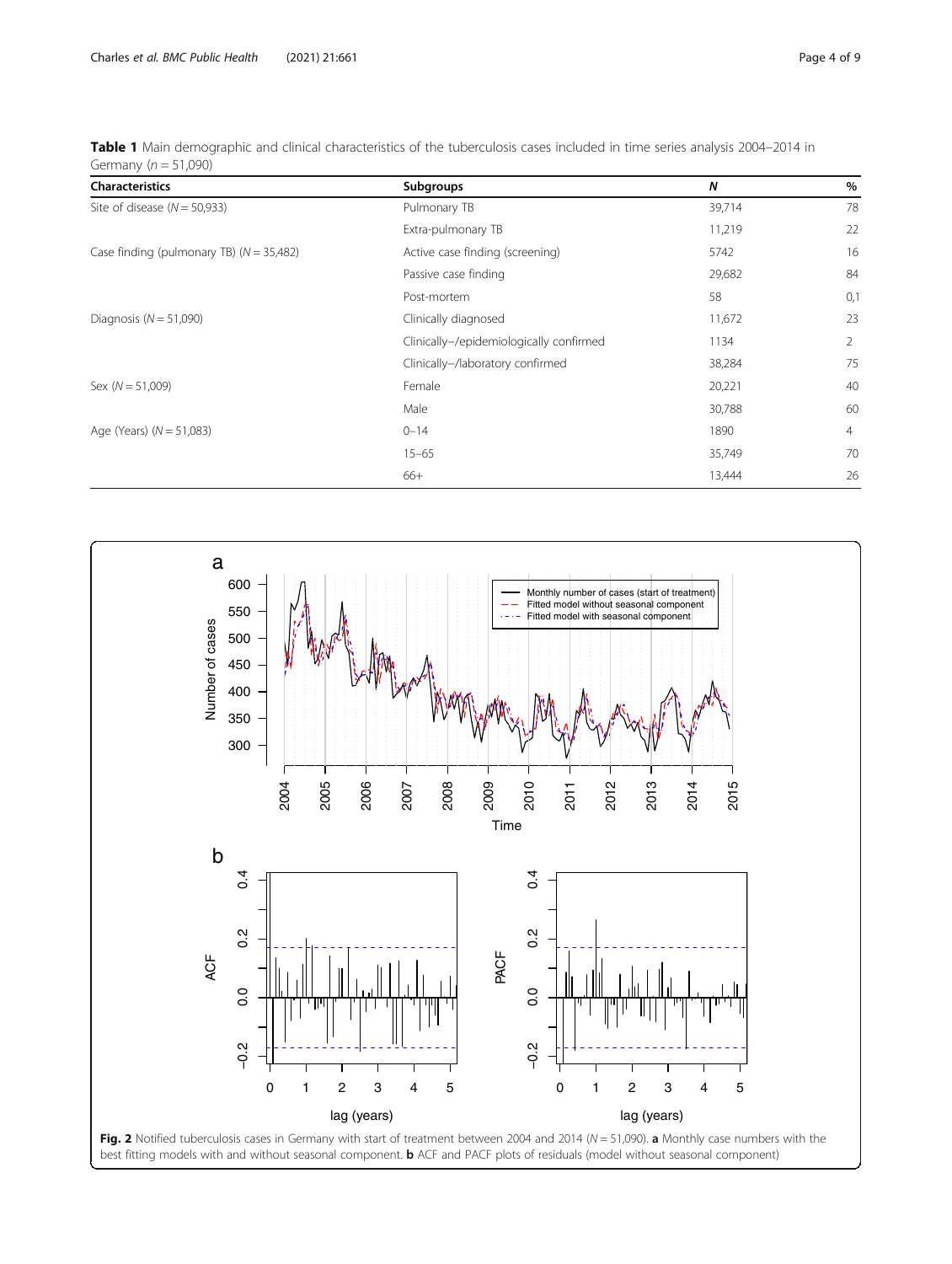## Time series analysis

Figure [2](#page-3-0)a shows the monthly counts of all TB cases included in this study, aggregated based on date of start of treatment. The PACF plot of the residuals showed a significant peak (outside the 95% CI, depicted by the dotted lines) at the first yearly lag (see Fig. [2](#page-3-0)b). Inspecting the ACF plot, however, we did not observe an increase in the autocorrelation at several yearly lags, but at month 12, 14 and 26. The plot did not show a clear suspension bridge-like pattern, which would suggest the presence of a seasonal pattern, either. Furthermore, we did not find a clearly better model with a seasonal component (AIC difference 10.6, see Supplementary Table 1, Additional file [1\)](#page-6-0). Lastly, the periodogram of the time series did not show a clear peak (See Supplementary Fig. 8, Additional file [1](#page-6-0)). These findings combined do not conclusively point towards a strong distinctly detectable seasonality.

The monthly counts of notifications of pulmonary TB only are shown in Fig. 3a. The ACF plot showed several significant peaks at the monthly lags 3, 11, 12, 14 and 26, and the PACF plot at lags 3 and 12 (see Fig. 3b), which does not point towards a clear seasonal pattern. The absence of a strong suspension bridge-like pattern in the ACF confirms the absence of seasonality. Furthermore, a clearly better fitting model with seasonal component could not be built (AIC difference 2.2) and the periodogram did not show a clear peak (See Supplementary Fig. 9, Additional file [1\)](#page-6-0). To further investigate this absence of a distinct seasonality we analyzed the subgroup of pulmonary TB notifications stratified per mode of case finding: screening and passive case finding (diagnosis after a patient presents himself with symptoms to a health worker). However, we did not see a difference between the subgroups, as for neither a strong seasonality could be detected (see section 1 of Additional file [1\)](#page-6-0).

In the subgroup of extra-pulmonary cases (See Fig. [4a](#page-5-0)) we found seasonality with the ACF plot showing increasing autocorrelation at several yearly lags and a suspension bridge-like pattern (see Fig. [4b](#page-5-0)). The PACF showed

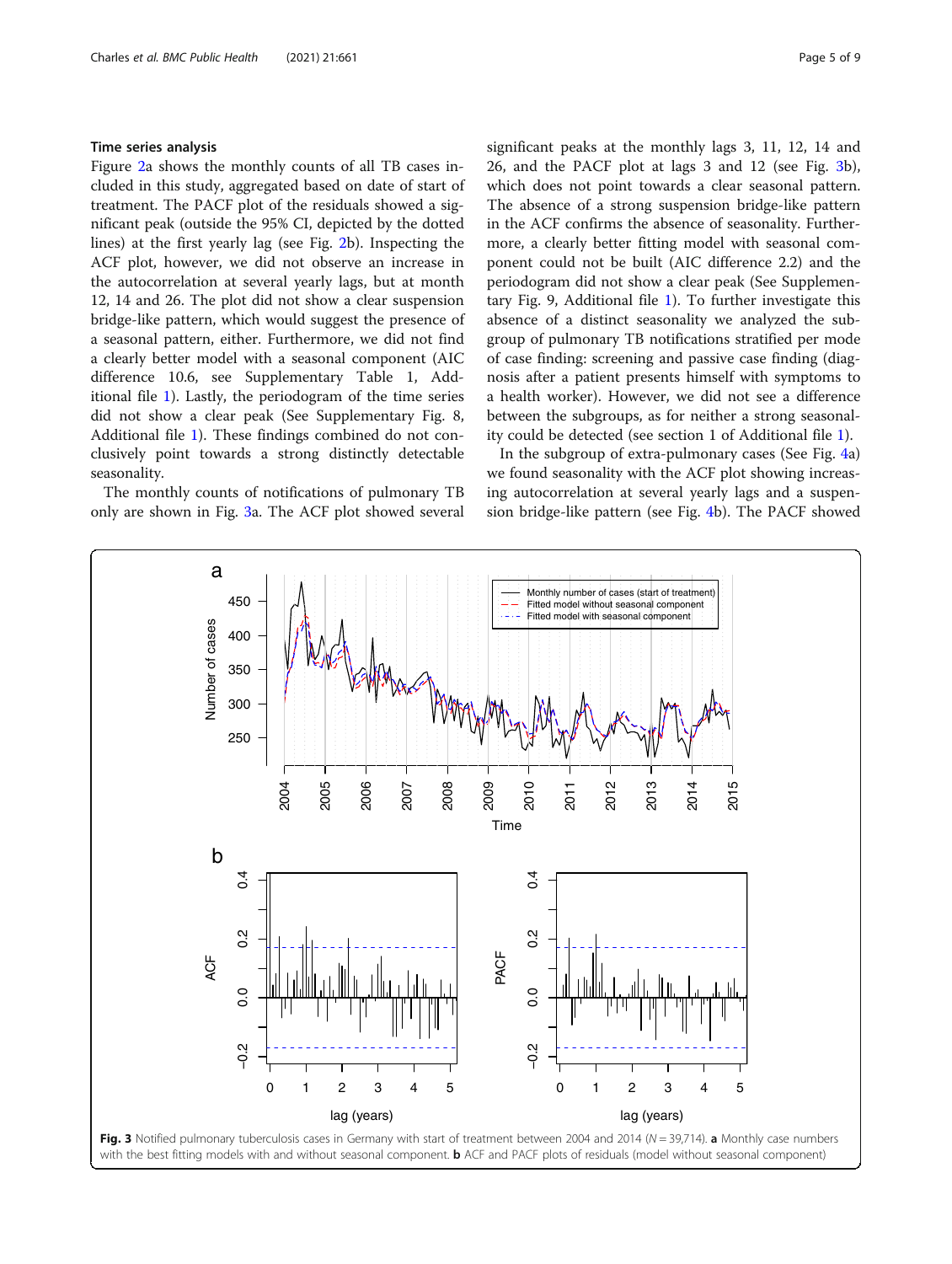<span id="page-5-0"></span>

significant peaks at month 11, 12 and 13, and the addition of a seasonal component clearly improved the model fit (AIC difference: 12.3). The periodogram showed a clear peak just before the frequency of 0.1, likely corresponding to 12 months (see Supplementary Fig. 10, Additional file [1\)](#page-6-0). Table 2 shows the months with the highest and lowest numbers of notifications of extra-pulmonary TB for each year. The seasonal increase of extra-pulmonary TB notifications often peaked in late spring/summer (9 out of 11 years) and the troughs occurred in fall/early winter for all years.

Additional analyses for men and women and for the different age groups separately revealed no clear difference in seasonality between the subgroups (see section 2 and 3 of Additional file [1\)](#page-6-0).

## Discussion

We found seasonality in the extra-pulmonary TB cases notified in Germany between 2004 and 2014, with peaks

Table 2 Peak months and trough months per year for notified extra-pulmonary tuberculosis cases in Germany with treatment start between 2004 and 2014

| Year | Peak month    | <b>Trough month</b> |  |
|------|---------------|---------------------|--|
| 2004 | July          | October             |  |
| 2005 | June          | October             |  |
| 2006 | June          | November            |  |
| 2007 | July          | September           |  |
| 2008 | July          | September           |  |
| 2009 | June          | November            |  |
| 2010 | April         | December            |  |
| 2011 | May/September | January             |  |
| 2012 | February      | November            |  |
| 2013 | July          | December            |  |
| 2014 | August        | December            |  |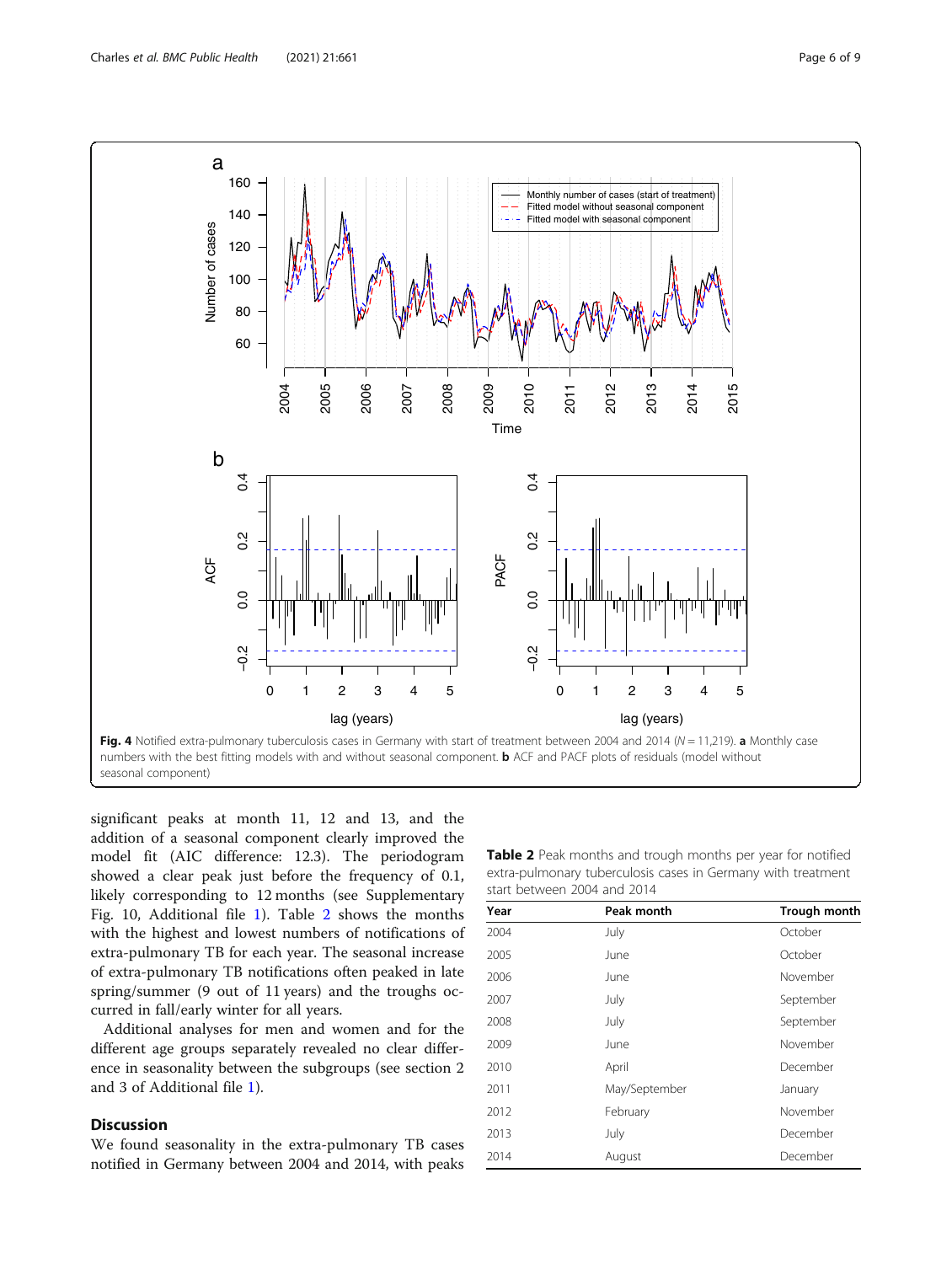<span id="page-6-0"></span>in late spring/summer and troughs in fall/early winter, while no clear seasonality was found in pulmonary TB cases or in the set of all cases. This could point towards differences in disease progression between different clinical disease manifestations of TB. Such differences would be in line with the results of a study by Borgdorff et al. [[33\]](#page-7-0), who found a shorter incubation period for extrapulmonary TB. We did not find any clear differences in seasonality between men and women nor between the different age groups.

The detected pattern of peaks and troughs in extrapulmonary cases in our study is consistent with the pattern detected in other studies for TB in different countries  $[1-19]$  $[1-19]$  $[1-19]$  $[1-19]$ . One of the explanations mentioned in these studies is increased transmission in winter due to more time being spent indoors. However, the long, variable incubation times in extra-pulmonary TB make winter indoor crowding an unlikely factor behind the seasonal peak in spring/summer for this subgroup [[17\]](#page-7-0). Other possible explanations would be deficiency of Vitamin D and general impaired immunity in winter, presumably leading to increased numbers of TB disease onsets in winter, followed by peak of diagnosis and corresponding treatment start in spring/summer. These and other possible mechanisms behind the detected seasonality would be a relevant topic for additional studies, as this was not the aim of our investigation. The proportion of notified extrapulmonary TB cases in Germany and neighboring countries has increased in the last few years; therefore, this is a research topic of increasing relevance.

Our findings for Germany are consistent with two other studies in the Netherlands which detected similar seasonality only/primarily in extra-pulmonary cases [[16](#page-7-0), [17\]](#page-7-0). We cannot, however, exclude that for pulmonary TB the seasonality might be masked and thus more difficult to detect. Therefore, we tested the hypothesis that seasonality in pulmonary TB notifications is obscured by cases found through screening activities, analyzing seasonality for pulmonary TB cases stratified by mode of case finding. Our results did not show a difference in the detection of seasonality between the cases found through screening and those found through passive case finding: for neither subgroup separately a clear seasonality could be detected. A second hypothesis would be that in winter health care workers might more often attribute symptoms of pulmonary TB to other respiratory illnesses [[5\]](#page-7-0). Such decreased awareness could lead to longer diagnostic and treatment delays in winter and a shift of TB diagnosis to later times in the year.

Our study has several limitations. First, we used date of start of treatment as a proxy for the disease onset, as the latter is only notified for 42% of the cases. However, even when the disease onset is notified, the date itself

contains uncertainty, as TB is generally a slowly progressive disease which likely makes it difficult to determine the exact date of disease onset. This may especially apply to extra-pulmonary TB, as it often has a non-specific clinical presentation, leading to a delay in diagnosis [\[34](#page-8-0)]. However, the systematic application of this definition on all cases might lead to a shift in the peak months, but otherwise should not affect the analysis of a seasonal pattern. Second, the monthly case numbers for children (between 0 and 14 years old) were too small to assess seasonality in this subgroup. Children are, however, an important subgroup for analyzing seasonality of TB, as in this subgroup disease likely reflects recent transmission rather than activation of latent TB [[4](#page-7-0)]. Relatively low case numbers in this group and in the group of the elderly (see section 3 of Additional file 1) did not allow further stratification of these subgroups. For the same reason, further stratification of the extra-pulmonary cases per affected organ was not possible. Finally, our study did not control for potential impacts of exterior factors such as climate and weather conditions, or geographical region.

## Conclusion

We found a seasonal pattern with peaks in spring/summer and through in fall/early winter apparent in notifications of extra-pulmonary TB only. These results indicate that seasonality of disease onset might be depending on the disease site, possibly pointing towards differences in disease progression between the different clinical disease manifestations of TB. Sex appears not to be a driver of seasonality, and the role of age remains unclear as this could not be sufficiently investigated due to low case numbers for children.

#### Abbreviations

ACF: Autocorrelation functions; AIC: Akaike information criterion; AR: Autoregressive; ARMA : Autoregressive–moving-average; GLM: Generalized linear model; INARMA: Integer autoregressive moving average; INGARCH: Integer-valued generalised autoregressive conditional heteroscedasticity; MA: Moving-average; PACF: Partial autocorrelation function; PIT : Probability integral transform; TB: Tuberculosis

## Supplementary Information

The online version contains supplementary material available at https://doi. org/10.1186/s12889-021-10655-6.

Additional file 1. Results of analyses of: Pulmonary TB notifications stratified per mode of case finding (Section 1), TB notifications stratified by sex (Section 2), TB notifications stratified per age group (Section 3). AIC values for the fitted models (Section 4). Periodograms for the original time series (Section 5).

#### Acknowledgements

The authors wish to thank Jan Walter from the Robert Koch Institute for critically reviewing the manuscript.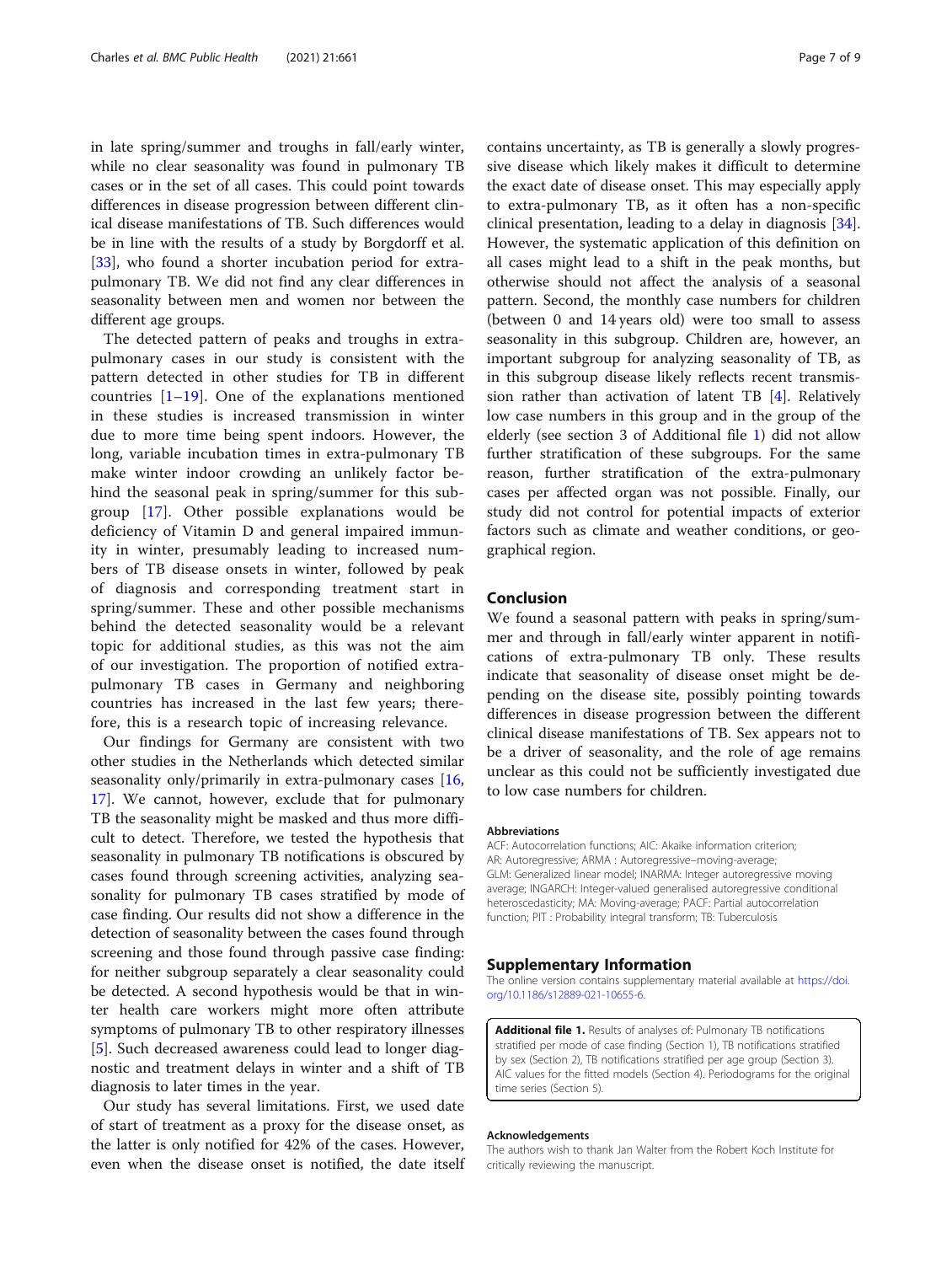#### <span id="page-7-0"></span>Authors' contributions

TC and ME performed the analyses, TC wrote the paper with support from SK and with input from all authors, WH aided in interpreting the results, BK conceived the original idea; all authors discussed the results and contributed to the final manuscript. The authors read and approved the final manuscript.

#### Funding

Not applicable. Open Access funding enabled and organized by Projekt DEAL.

#### Availability of data and materials

All data utilized in the study were collected in accordance with the German 'Protection against Infection Act' ('Infektionsschutzgesetz'), which has very stringent data protection guidelines. The Data Protection Office of the Robert Koch Institute restricts sharing of any case-based surveillance data externally as the data are only pseudo-anonymized and contain potentially identifying patient information. However, an anonymous data set can be made available under reasonable request from the corresponding author, with permission from the Research Data Management Unit of the Robert Koch Institute.

#### **Declarations**

#### Ethics approval and consent to participate

Ethical approval was not required for this study, as the analyses were performed on pseudo-anonymized notification data.

#### Consent for publication

Not applicable.

#### Competing interests

The authors declare that they have no competing interests.

#### Author details

<sup>1</sup>Department for Infectious Disease Epidemiology, Robert Koch Institute, Berlin, Germany. <sup>2</sup>Postgraduate Training for Applied Epidemiology, Robert Koch Institute, Berlin, Germany. <sup>3</sup>European Programme for Intervention Epidemiology Training, ECDC, Solna, Sweden. <sup>4</sup>Centre for International Health Protection (ZIG), Robert Koch Institute, Berlin, Germany. <sup>5</sup>German Center for Infection Research (DZIF), partner site Hanover – Brunswick, Germany.

#### Received: 27 February 2020 Accepted: 18 March 2021 Published online: 06 April 2021

#### References

- 1. Bras AL, Gomes D, Filipe PA, de Sousa B, Nunes C. Trends, seasonality and forecasts of pulmonary tuberculosis in Portugal. Int J Tuberc Lung Dis. 2014; 18:1202–10.
- 2. Luquero FJ, Sanchez-Padilla E, Simon-Soria F, Eiros JM, Golub JE. Trend and seasonality of tuberculosis in Spain, 1996-2004. Int J Tuberc Lung Dis. 2008;  $12:221-4$
- 3. Douglas AS, Strachan DP, Maxwell JD. Seasonality of tuberculosis: the reverse of other respiratory diseases in the UK. Thorax. 1996;51(9):944–6. [https://doi.org/10.1136/thx.51.9.944.](https://doi.org/10.1136/thx.51.9.944)
- 4. Willis MD, Winston CA, Heilig CM, Cain KP, Walter ND, Mac Kenzie WR. Seasonality of tuberculosis in the United States, 1993–2008. Clin Infect Dis. 2012;54(11):1553–60. <https://doi.org/10.1093/cid/cis235>.
- Parrinello CM, Crossa A, Harris TG. Seasonality of tuberculosis in new York City, 1990-2007. Int J Tuberc Lung Dis. 2012;16(1):32–7. [https://doi.org/10.](https://doi.org/10.5588/ijtld.11.0145) [5588/ijtld.11.0145](https://doi.org/10.5588/ijtld.11.0145).
- Manabe T, Takasaki J, Kudo K. Seasonality of newly notified pulmonary tuberculosis in Japan, 2007–2015. BMC Infect Dis. 2019;19(1):497. [https://doi.](https://doi.org/10.1186/s12879-019-3957-8) [org/10.1186/s12879-019-3957-8](https://doi.org/10.1186/s12879-019-3957-8).
- 7. Margalit I, Block C, Mor Z. Seasonality of tuberculosis in Israel, 2001-2011. Int J Tuberc Lung Dis. 2016;20(12):1588–93. [https://doi.org/10.5588/ijtld.16.0306.](https://doi.org/10.5588/ijtld.16.0306)
- 8. Moosazadeh M, Khanjani N, Bahrampour A. Seasonality and temporal variations of tuberculosis in the north of Iran. Tanaffos. 2013;12:35–41.
- 9. Khaliq A, Batool SA, Chaudhry MN. Seasonality and trend analysis of tuberculosis in Lahore, Pakistan from 2006 to 2013. J Epidemiol Glob Health. 2015;5(4):397–403. <https://doi.org/10.1016/j.jegh.2015.07.007>.
- 10. Kumar V, Singh A, Adhikary M, Daral S, Khokhar A, Singh S. Seasonality of tuberculosis in Delhi, India: a time series analysis. Tuberc Res Treat. 2014; 2014:1–5. <https://doi.org/10.1155/2014/514093>.
- 11. Li X-X, Wang L-X, Zhang H, Du X, Jiang S-W, Shen T, et al. Seasonal Variations in Notification of Active Tuberculosis Cases in China, 2005–2012. PLoS One. 2013. [https://doi.org/10.1371/journal.pone.0068102.](https://doi.org/10.1371/journal.pone.0068102)
- 12. Yang X, Duan Q, Wang J, Zhang Z, Jiang G. Seasonal variation of newly notified pulmonary tuberculosis cases from 2004 to 2013 in Wuhan, China. PLoS One. 2014;9:10.
- 13. Schaaf HS, Nel ED, Beyers N, Gie RP, Scott F, Donald PR. A decade of experience with mycobacterium tuberculosis culture from children: a seasonal influence on incidence of childhood tuberculosis. Tuberculosis. 1996;77:43–6.
- 14. Liu L, Zhao X-Q, Zhou Y. A tuberculosis model with seasonality. Bull Math Biol. 2010;72(4):931–52. [https://doi.org/10.1007/s11538-009-9477-8.](https://doi.org/10.1007/s11538-009-9477-8)
- 15. Yang Y, Guo C, Liu L, Zhang T, Liu W. Seasonality impact on the transmission dynamics of tuberculosis. Comput Math Methods Med. 2016: 1–12. <https://doi.org/10.1155/2016/8713924>.
- 16. Top R, Boshuizen H, Dekkers A, Korthals AH. Similar seasonal peak in clustered and unique extra-pulmonary tuberculosis notifications: winter crowding hypothesis ruled out? Int J Tuberc Lung Dis. 2013;17(11):1466–71. <https://doi.org/10.5588/ijtld.13.0226>.
- 17. Korthals Altes H, Kremer K, Erkens C, van Soolingen D, Wallinga J. Tuberculosis seasonality in the Netherlands differs between natives and non-natives: a role for vitamin D deficiency? Int J Tuberc Lung Dis. 2012; 16(5):639–44. <https://doi.org/10.5588/ijtld.11.0680>.
- 18. Naranbat N, Nymadawa P, Schopfer K, Rieder HL. Seasonality of tuberculosis in an eastern-Asian country with an extreme continental climate. Eur Respir J. 2009;34(4):921–5. <https://doi.org/10.1183/09031936.00035309>.
- 19. Soetens LC, Boshuizen HC, Korthals AH. Contribution of seasonality in transmission of Macobacterium tuberculosis to seasonality in tuberculosis disease: a simulation study. Am J Epidemiol. 2013;17:1281–8.
- 20. Tedijanto C, Hermans S, Cobelens F, Wood R, Andrews JR. Drivers of seasonal variation in tuberculosis incidence, insights from a systematic review and mathematical model. Epidemiology. 2018;29(6):857–66. [https://](https://doi.org/10.1097/EDE.0000000000000877) [doi.org/10.1097/EDE.0000000000000877](https://doi.org/10.1097/EDE.0000000000000877).
- 21. Padberg I, Bätzing-Feigenbaum J, Sagebiel D. Association of extrapulmonary tuberculosis with age, sex and seasons differs depending on the affected organ. Int J Tuberc Lung Dis. 2015;19(6):723–8. [https://doi.org/10.](https://doi.org/10.5588/ijtld.14.0735) [5588/ijtld.14.0735](https://doi.org/10.5588/ijtld.14.0735).
- 22. Narasimhan P, Wood J, MacIntyre CR, Mathai D. Risk factors for tuberculosis. Pulmon Med. 2013;2013:1–11. [https://doi.org/10.1155/2013/828939.](https://doi.org/10.1155/2013/828939)
- 23. Donald PR, Marais BJ, Clifton EB 3rd. Age and the epidemiology and pathogenesis of tuberculosis. Lancet. 2010;375(9729):1852–4. [https://doi.](https://doi.org/10.1016/S0140-6736(10)60580-6) [org/10.1016/S0140-6736\(10\)60580-6.](https://doi.org/10.1016/S0140-6736(10)60580-6)
- 24. Neyrolles O, Lluis Q-M. Sexual inequality in tuberculosis. PLoS Med. 2009;6:12.
- 25. Robert Koch Institute. Bericht zur Epidemiologie der Tuberkulose in Deutschland für 2017. Berlin: Robert Koch-Institut; 2018. p. 13.
- 26. Robert Koch Institute. Tuberkulose bleibt eine Herausforderung auch für Deutschland. Epidemiologisches Bulletin. 2018; doi: [https://doi.org/10.17886/](https://doi.org/10.17886/EpiBull-2018-013) [EpiBull-2018-013.](https://doi.org/10.17886/EpiBull-2018-013)
- 27. Krause G, Altmann D, Faensen D, Porten K, Benzler J, Pfoch T, et al. SurvNet electronic surveillance system for infectious disease outbreaks, Germany. Emerg Infect Dis. 2007;13(10):1548–55. [https://doi.org/10.3201/](https://doi.org/10.3201/eid1310.070253) [eid1310.070253](https://doi.org/10.3201/eid1310.070253).
- 28. Liboschik T, Fokianos K, Tscount FR. An R Package for Analysis of Count Time Series Following Generalized Linear Models. J Stat Softw. 2017;82:5.
- 29. RStudio Team. RStudio: integrated development for R. Boston: RStudio, Inc.; 2016. <https://www.rstudio.com/>
- 30. Cardinal M, Roy R, Lambert J. On the application of integer-valued time series models for the analysis of disease incidence. Stat Med. 1999;18(15): 2025–39. [https://doi.org/10.1002/\(SICI\)1097-0258\(19990815\)18:15<2025::AID-](https://doi.org/10.1002/(SICI)1097-0258(19990815)18:15<2025::AID-SIM163>3.0.CO;2-D)[SIM163>3.0.CO;2-D.](https://doi.org/10.1002/(SICI)1097-0258(19990815)18:15<2025::AID-SIM163>3.0.CO;2-D)
- 31. Burnham KP, Anderson DR, Huyvaert KP. AIC model selection and multimodel inference in behavioral ecology: some background, observations, and comparisons. Behav Ecol Sociobiol. 2011;65(1):23–35. <https://doi.org/10.1007/s00265-010-1029-6>.
- 32. Barnett AG, Dobson AJ. Analysing seasonal health data. Berlin: Springer-Verlag; 2010. <https://doi.org/10.1007/978-3-642-10748-1>.
- 33. Borgdorff MW, Sebek A, Geskus RB, Kremer K, Kalisvaart N, van Soolingen D. The incubation period distribution of tuberculosis estimated with a